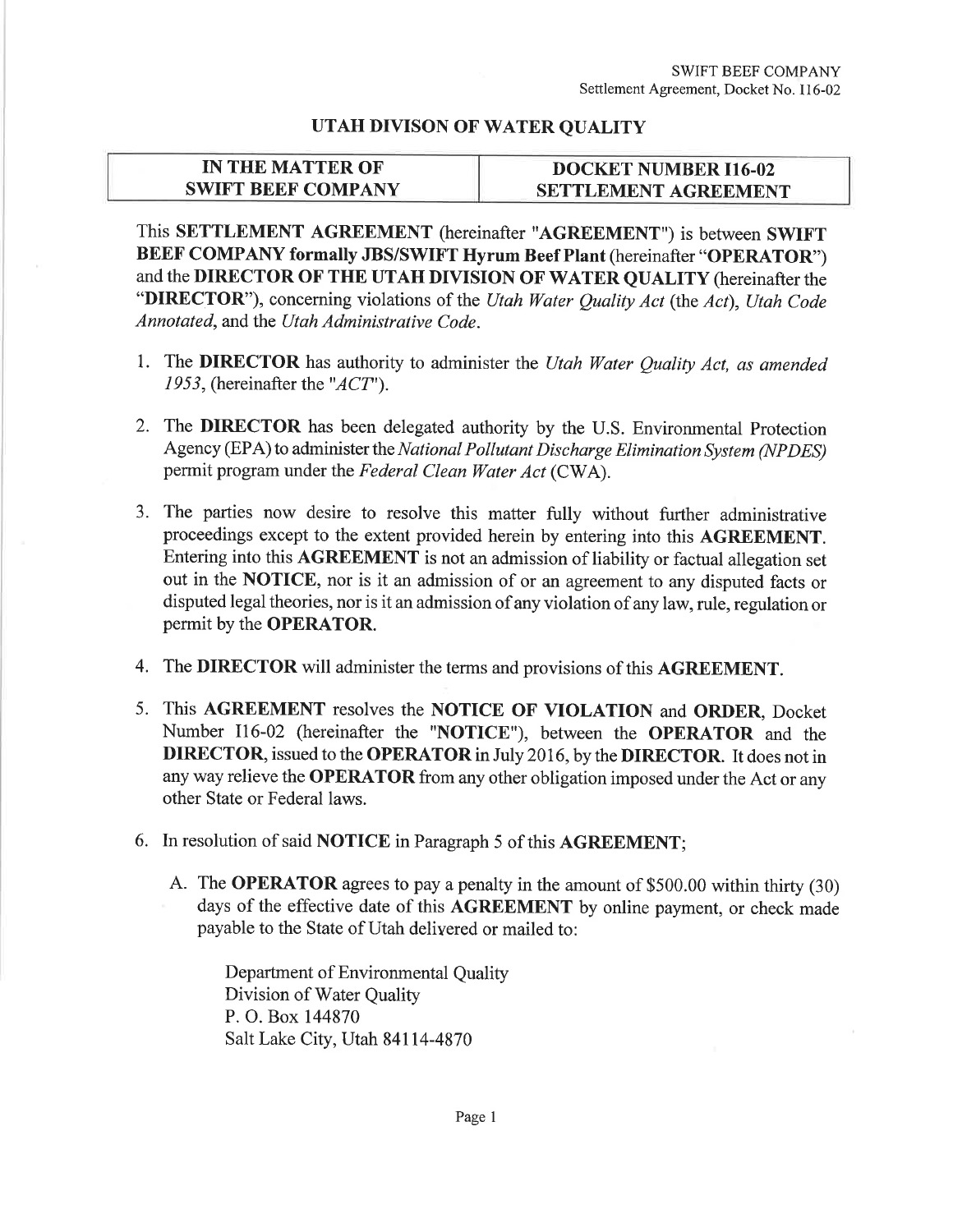B. The OPERATOR further agrees to fund a mitigation project, in the amount of \$2,750. The mitigation project funds must be utilized by no later than one year from the effective date of this AGREEMENT.

The OPERATOR must submit within ninety (90) days of the effective date of this AGREEMENT for DIRECTOR approval, a project implementation plan for each project that includes a detailed description of the mitigation project, a cost breakdown showing how the funds will be used, and a plan for implementation of the project, which shall include a time frame for implementation and completion of the project and submission of final document(s) indicating completion of the project. The implementation plan should also include a funding schedule which specifies who receives the mitigation funds and when.

The **OPERATOR** participation in the mitigation project(s) must fully adhere to  $UAC$ R317-1-8. The OPERATOR agrees not to attempt to gain or generate any positive publicity, and further agrees not to deduct or otherwise attempt to obtain a tax benefit from the foregoing funding of the mitigation projects.

- C. If the **OPERATOR** fails to fund the mitigation project(s) or fails to submit the outline(s) as described in Paragraph 6.8. above, or if the mitigation project(s) will not utilize the fulI funds allotted, the OPERATOR shall remit the remaining unspent funds as per the method and address in Paragraph 6.4. within thirty (30) days of demand to do so by the DIRECTOR.
- D. The OPERATOR must submit all documentation to the DIRECTOR including receipts, once the funds have been spent for the approved mitigation project(s). This information must include who was paid, what the payment was for, and the dates of when the payment was made.
- E. The OPERATOR may be required to submit updates, based on the approved project(s). Updates must be submitted every 3 months. The updates must include how the project is progressing and any known setbacks that may impact the money being spent within a year.
- 7. Nothing contained in this AGREEMENT shall preclude the DIRECTOR from taking additional actions against the OPERATOR for permit violations not resolved by this AGREEMENT.
- 8. If an agreement between the OPERATOR and the DIRECTOR cannot be reached in <sup>a</sup> dispute arising under any provision of this AGREEMENT, then the OPERATOR or the DIRECTOR may commence a proceeding with the BOARD under the Administrative Procedures Act to resolve the dispute. A final decision in any adjudicative proceeding shall be subject to judicial review under applicable state law.